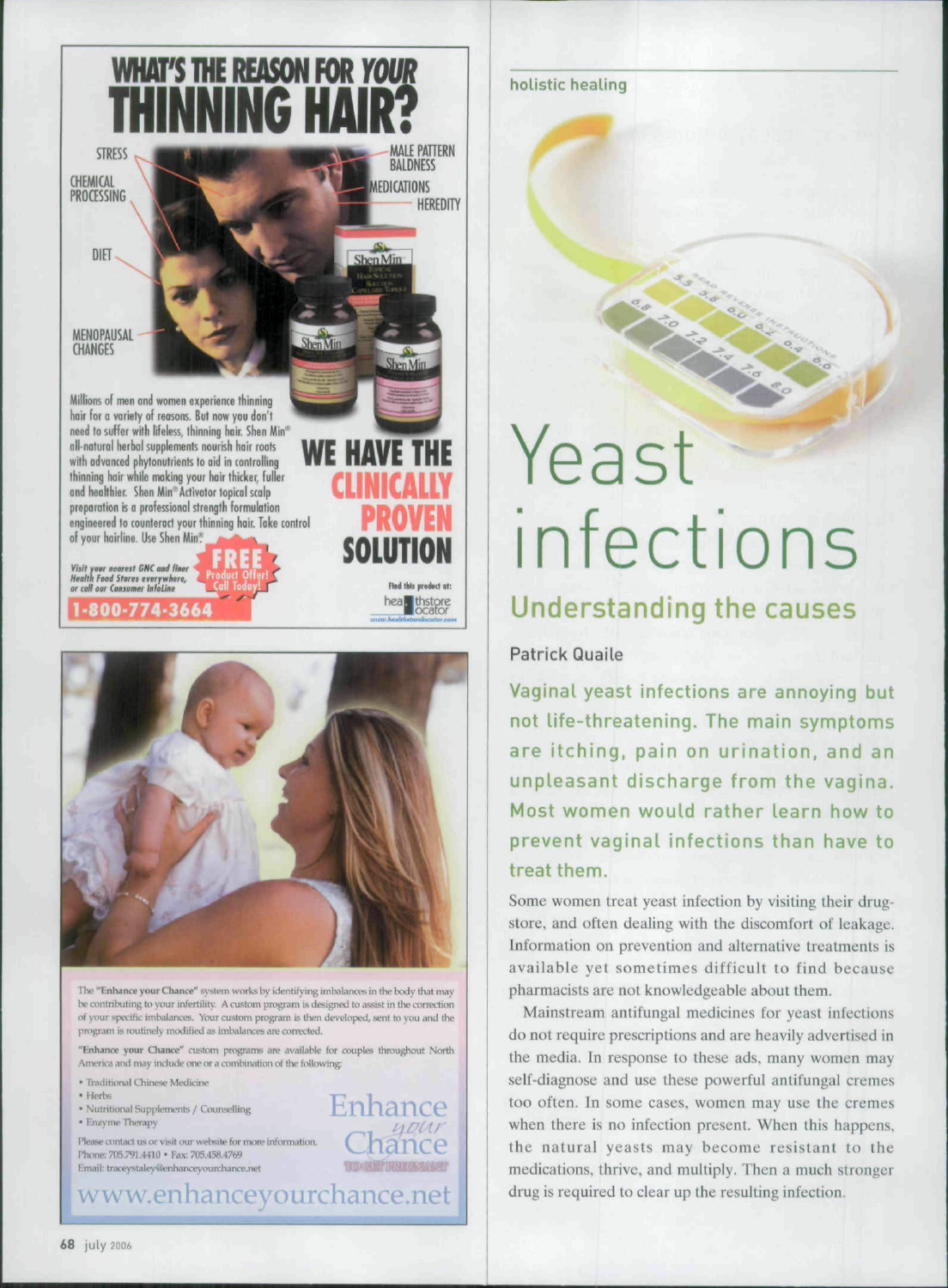**"A neutral pH level (7) allows yeast to thrive, but a healthy vagina has a pH level of less than 5, which is acidic and rich in lactic bacteria (lactobacillus)."**

New statistics show that as many as 25 to 30 percent of yeast infections may now be resistant to over-thecounter treatments. This is bad news for women.

#### **The right pH**

Most vaginal yeast infections arc caused by an improper ph level. The fungus *Candida alhicans* plays a role in altering pH levels. Balance of pH in the vaginal area can also be adversely affected by diets high in sugar: drugs such as antibiotics, contraceptives, medicated douches, and certain vagina! medications; and conditions such as diabetes.

A neutral pH level (7) allows yeast to thrive, but a healthy vagina has a pH level of less than 5, which is acidic and rich in lactic bacteria (laetobacillus). An acidic environment protects the vagina from harmful bacteria, yeast, and other pathogens and also prevents these bacteria from reaching and infecting the fallopian tubes and ovaries, where they can cause infertility.

#### **Protecting friendly bacteria**

Laetic bacteria play an important role in the defence against pathogens by providing a balance of friendly flora in the region. A healthy vaginal environment contains laetic and coccoid bacteria. Lactobacilli help maintain healthy vaginal acidity (pH between 3.8 and 4.5), which inhibits the growth of too many coccoid bacteria. The loss of this vaginal acidity and the presence of too many coccoid bacteria lead to a condition known as bacterial vaginosis (BV).

A natural way to fend off infection and prevent BV is through probiotie supplementation. Probioties containing *Ldctobdcithis acidophilus* inserted deep within the vaginal cavity can confer protection against infection for the entire vaginal area. Probioties are available at health food stores, but if you think you may have a vaginal infection, it's best to consult your natural heaith professional for sound advice. a

**Patrick Quaile is a health researcher with more than 23 years experience in the functional food industry.**

# **SAFE MENOPAUSE THERAPY**

**Replaces Risky HRT** 

**MENOPEACE** 

FOR WOMEN/POUR FEMMES 90 CAPSULES 60 MG OF ISOFLA

## Breeze through menopause drug-free with Menopeace:

- Relieves hot flashes & night sweats
- Reduces heart palpitations
- Calms insomnia
- Balances hormones
- Treats mood imbalance

www.newrootsherbal.com **PREVENTION & CURE**